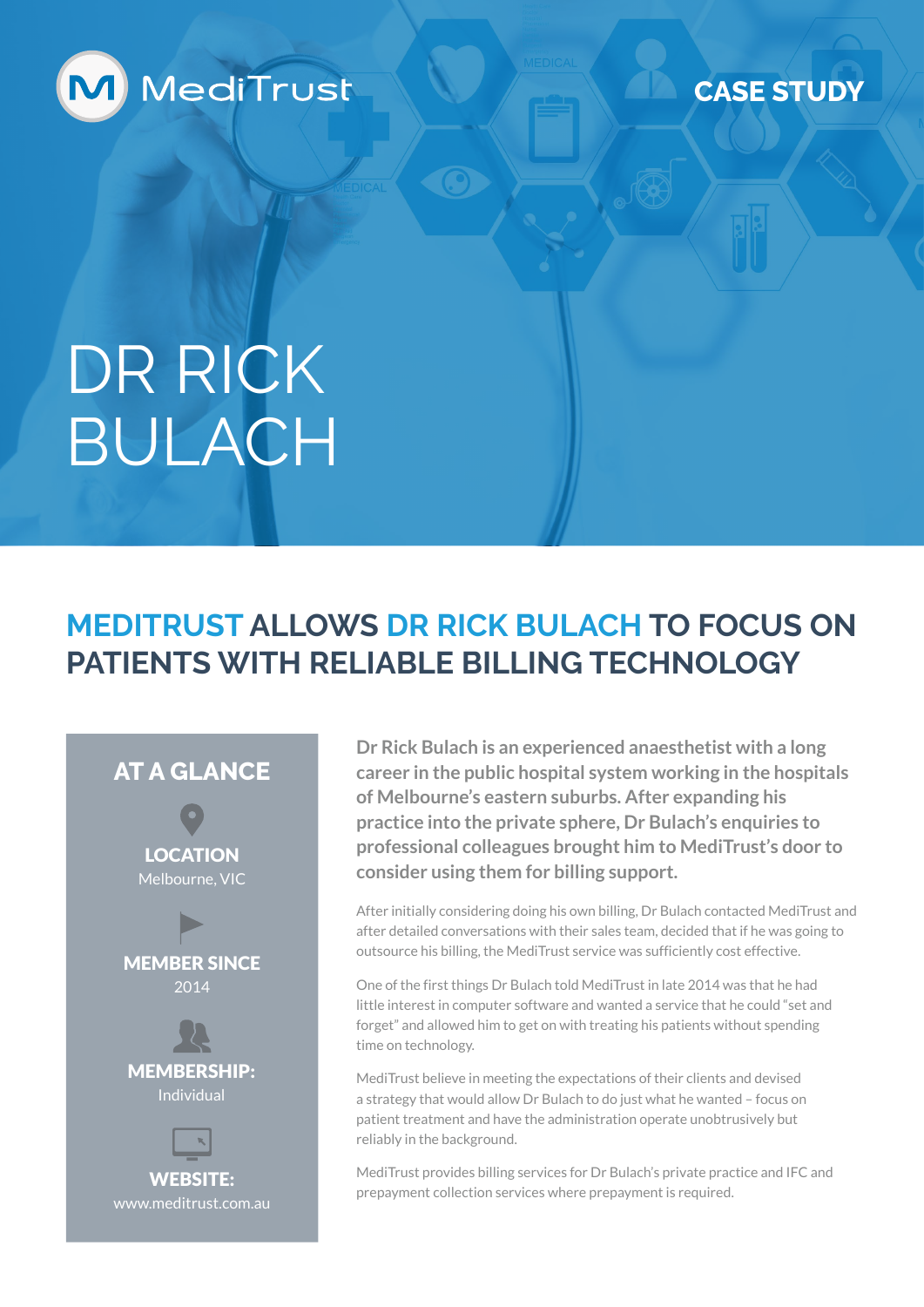

### **Dr Bulach has been impressed with the MediTrust solution and support:**

*Since contracting MediTrust to look after my billing and invoice management I continue to be impressed with their diligence, patience and timeliness, in particular with respect to my mistakes, difficult accounts and naiive questions. They continue to make my administrative life easier! A very good thing.*



**DR RICK BULACH ANAESTHETIST**

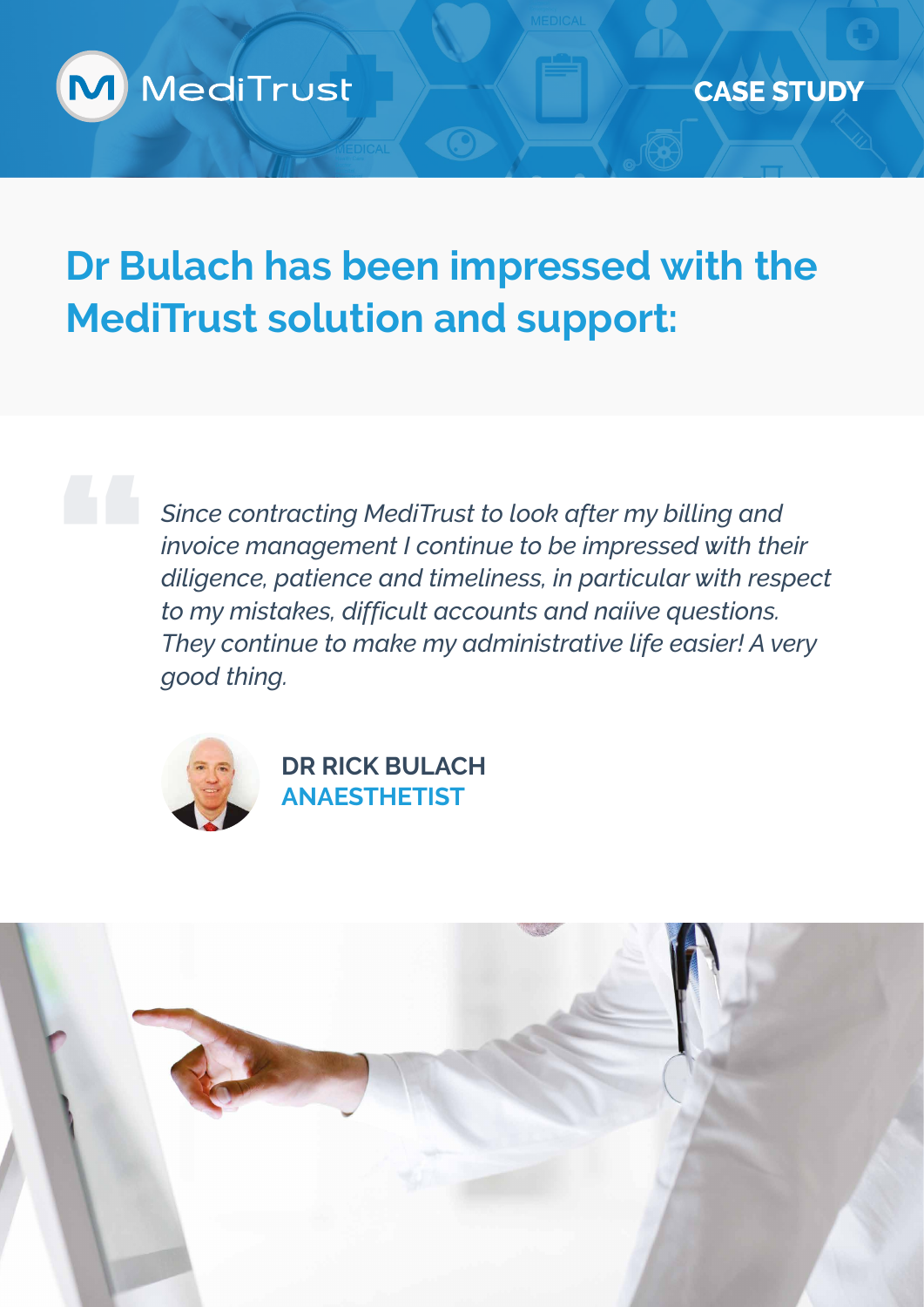

## **Flexible solutions that allow for traditional information capture & processing**

Showing the versatility of the MediTrust software and services, MediTrust and Dr Bulach adopt a traditional style of billing information capture with Dr Bulach filling out MediTrust billing sheets and sending them to the MediTrust office for processing. Once the accounts are immediately created by MediTrust, of course, Dr Bulach has complete visibility of his accounts over the internet and is able to track MediTrust's performance in processing and collecting payment for the accounts.

Interestingly, this same flexibility is also highly prized by some our larger group clients who use our software but not our services. These groups are able to offer a traditional style billing service to those doctors who prefer it and a digitally based service (paperless) to the doctors who are ready for other methods.